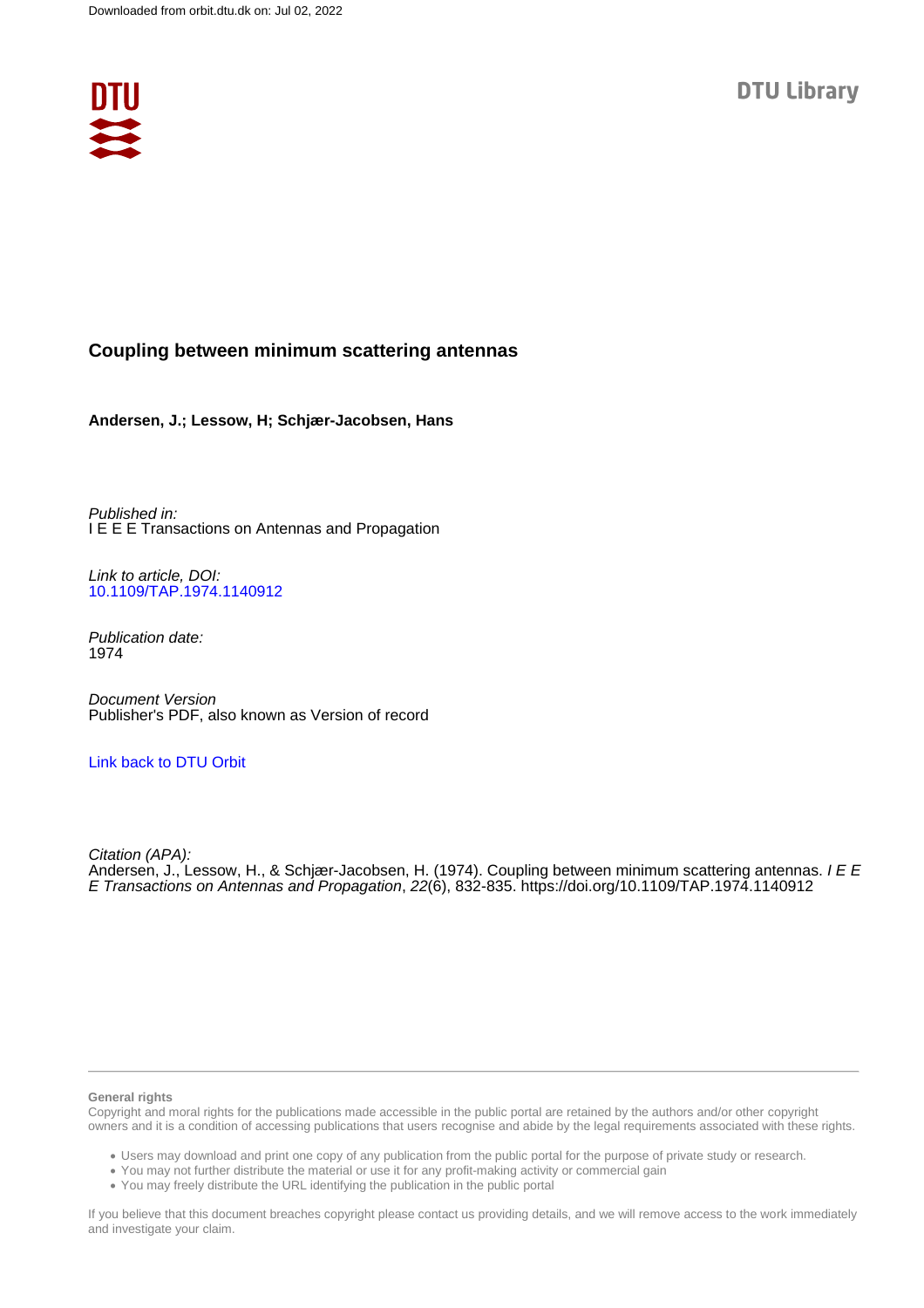**I** ,

UNIT AMPLITUDE  $-26$  $-26$ 

Fig. 4. Near-field amplitude distribution around ordinary endfire array.



Fig. 5. Near-field amplitude distribution from Hansen-Woodyard array.

. relatively flat regions beyond the ripplies on the wavefronts can be . seen to correspond with sidelobes.

Figs. **4** and **5** illustrate the near-field amplitude distributions along the wavefronts for the two types of array, and these diagrams were made in the folloving way. The amplitudes were computed for points on the fourth wavefronts on Figs. 1 and 2. The amplitudes are represented by proportional length lines dram orthogonal to, and with their centers at, the wavefronts. Joining the inner and outer line extremities gave the forms shown. These then are wavefront diagrams where the thickness of the figure represents the relative electric field amplitude. The relative amplitudes at certain points are also given in numbers although these, unlike the figure thicknesses, are expressed in decibels. As would be expected, the near-field amplitudes are highest at the angular positions corresponding to the main and sidelobe maxima. This is particularly evident in the Hansen-Woodyard case.

### REFERENCES

- **E. K. Damon, "The near fields of long end-fire dipole arrays,"** *IRE**Trans. Antennas Propagat..* **vol. AP-10, pp. 511–523, Sept. 1962.**
- aerlals *Electron'* Lett vol. **6** pi **528, 1970.**  E. *,G.* **Neumann** Radiation mechanism **of** dielectkc rod and Yagi
- aerials,<sup>*i*</sup> *Electron. Lett.,* vol. 6, p. 528, 1970.<br>H. W. Ehrenspeck and H. Poehler, 'A new method for obtaining<br>maximum gain from Yagi antennas,' *IRE Trans. Antennas Propagat.*, **vol AP-7** pp **379-386** Oct' **1959**
- 
- W. W. Hansen and J. R. Woodyard, "A new principle in directional antenna design," Proc. IRE, vol. 26, pp. 333–345, Mar. 1938.<br>S. Sliver, Microsoft. Proc. IRE, vol. 26, pp. 333–345, Mar. 1938.<br>S. Sliver, Microsoft. Antenna

**832 ~EE TRANSACTIONS ON ANTENNAS** *AND* **PROPAGATIOK,** NOVEMBER 1974

## **Coupling Between** Minimum **Scattering Antennas**

### J. BACH ANDERSEN, H. A. LESSOW, AND H. SCHJÆR-JACOBSEN

Abstract-Coupling between minimum scattering antennas **(MSA's)** is investigated **by the** coupling theory developed by Wasylkiwskyj and Kahn. **Only** rotationally symmetric power patterns are considered, and graphs **of** relative **mutual** impedance are presented as *a* function **of** distance and pattern parameters. Crosseddipoles and helices are considered in order to establish a correspondence with simple antenna structures.

# INTRODUCTION

In many applications, e.g., phased arrays and multibeam antennas, the interaction between antenna elements is often important in the evaluation of the total antenna system performance. This communication is concerned with an idealized class **of** elements consisting of minimum scattering antennas (MSA's) **[l].** Works have been published, notably by Wasylkimkyj and Kahn **[2], [3],** on coupling theory **for** MSA's. The power of the technique is that the complex relative mutual impedance is completely given by the power pattern of a single element, where the mutual impedance is taken relative to the real part of the self-impedance **of** one element. The MSA concept **is** used here to compute the relative mutual impedance between two elements for various spacings between the elements and for various power patterns. Once the relative mutual impedance is known it is a simple matter to iind coupling loss, scattered patterns, etc.

The practical usefulness of the MSA concept depends on the extent to which coupling among realistic antennas is adequately covered by the theory. Therefore another purpose of this communic& tion is *to* investigate two commonly used element types, namely crossed-dipoles and helices, and compare coupling data obtained by the MSA approach with other calculations and experimental data.

# MUTUAL IMPEDAWCE THEORY

Consider two identical reciprocal MSA's I and **I1** situated along the **z'** axis in Fig. **1.** From Wasylkiwskyj and Kahn [2, eqs. (71b) and  $(72)$  we find for the normalized mutual impedance

$$
Z_{12} = 2 \int_0^{2\pi} d\phi' \int_\Gamma \sin \alpha \, d\alpha \exp \left(-j\boldsymbol{k} \cdot \boldsymbol{d}\right) P(\alpha, \phi') \tag{1}
$$

where  $P(\alpha, \phi')$  is the power pattern for one antenna.  $P(\alpha, \phi')$  is normalized such that the total radiated power is unity. This means that the real part of the self-impedance of one element is equal to unity.  $\alpha$  and  $\phi'$  are spherical coordinates and the  $\alpha$  integration is to be taken in the complex  $\alpha$  plane, with  $0 \leq \alpha \leq \pi/2$  along the real  $\alpha$  axis and  $0 \leq \text{Im } (\alpha) < j \approx$  along the line Re  $(\alpha) = \pi/2$ ,  $d = d\hat{x}'$ is a vector with direction from antenna I to antenna II and its length equals the distance between the two antennas. *k* is the propagation vector.

To simplify things we consider only power patterns with rotational symmetry, the axis of symmetry being the  $y'$  axis. Thus we assume that  $P(\alpha, \phi')$  is a function of  $\theta$  only,  $\theta$  being measured from the y' axis. The pattern function is expanded in a power series in  $\cos \theta$ , each term in the series contributing both to the real and imaginary part of the mutual impedance. Restricting ourselves to two terms, we find

$$
P(\theta) = 1 + A \cos^{N}(\theta), \qquad 0 \le \theta \le \frac{\pi}{2}
$$
 (2)



mas supported **by ESRO** under **ESTEC** Contract **1698/72AA.** Manuscript receked March **27,1974:** revised May **30,1974.** Thjs **work J.** Bach Andersen **1s with** the Dawh Engmeemg Academy. Aalbora, **Denmark.** 

Institute, Technical University **of** Denmark, Lyngby, Denmark. **H. A. Lessow** and **H.** Schjfer-Jacobsen are with the Electromagnetics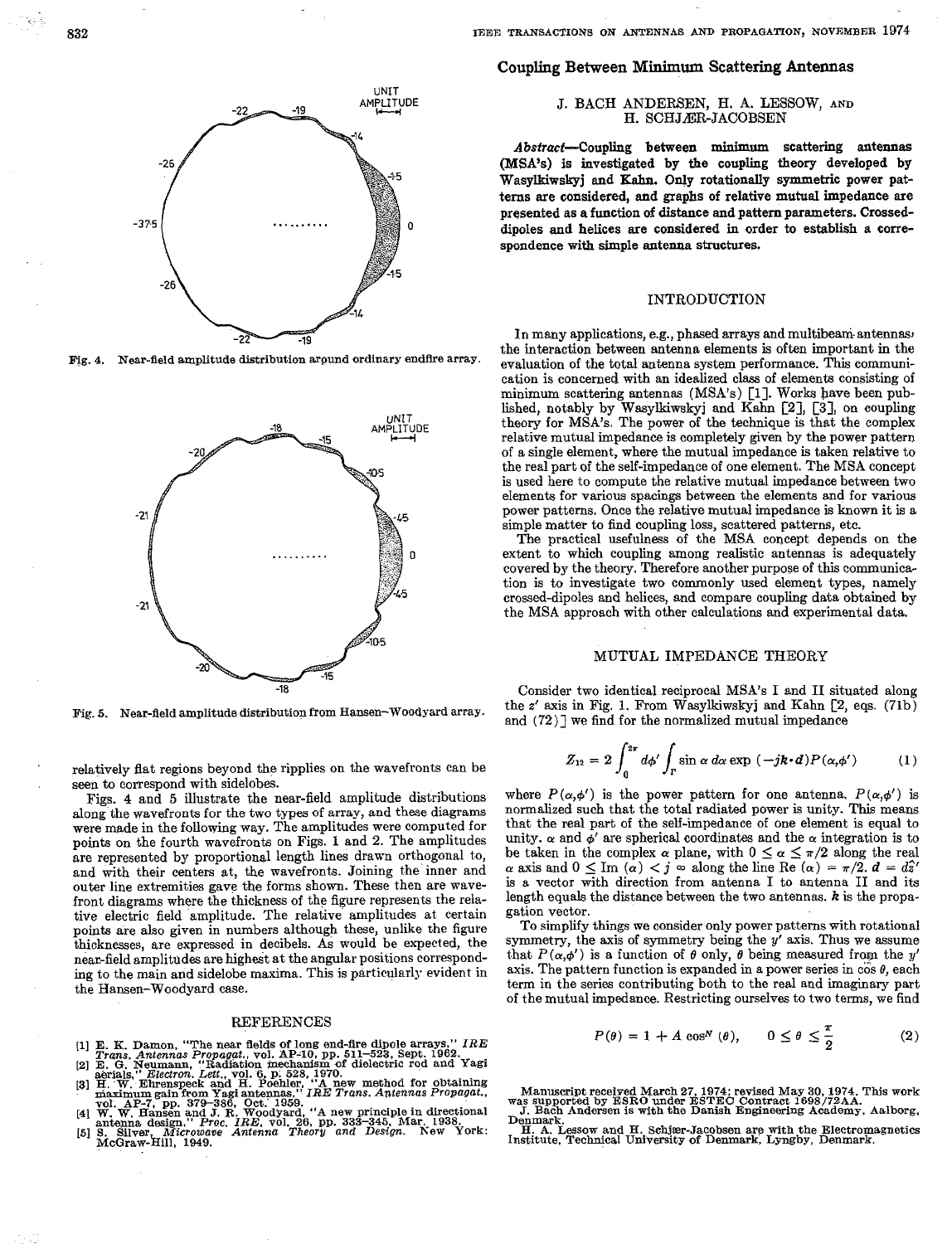

Fig. 1. Coordinate systems  $(r, \alpha, \phi')$  and  $(r, \theta, \phi)$ .

where *A* is a real number larger than  $-1$ . The two parameters *N* and *A* determine the beamwidth and the sidelevel, respectively. For easy reference, examples of the patterns are shown in Fig. 2 for  $A = 1$  and  $A = 1000$ ; note the different scale in the two cases.

Using **(2)** in **(1)** we find after simple manipulations **[4]** 

$$
Z_{12} = \left\{ j \frac{\exp(-jkd)}{kd} + \frac{A}{\pi^{1/2}} \frac{\Gamma((N+1)/2)}{\Gamma((N/2) + 1)} \right\} / \left( 1 + \frac{A}{(N+1)} \right) \tag{3}
$$

where

$$
Z_1 = \int_0^1 \exp\left(-j k dt\right) \left[ (1 - t^2)^{1/2} \right]^N dt \tag{4}
$$

and

$$
Z_2 = \int_0^\infty \exp\left(-kdt\right) \left[ (1+t^2)^{1/2} \right]^N dt. \tag{5}
$$

In the examples to follow,  $Z_1$  and  $Z_2$  are evaluated numerically.  $\Gamma(x)$  is the gamma function with argument *x*.

#### NUMERICAL RESULTS

In this section we consider only the absolute value of  $Z_{12}$ , since this will be the determining factor for the relative strength of a parasitically excited neighbor antenna. In Fig. 3 the absolute value of the normalized mutual impedance  $Z_{12}$  is shown as a function of  $N$ and *A* for a spacing  $d = 0.4\lambda$ . For this small spacing, small values of  $A$  and large values of  $N$  have to be chosen in order to minimize the mutual interaction. The minimum value of  $|Z_{12}|$  may be evaluated from  $(3)$  under the assumption that N is large.  $Z_1$  may be neglected in comparison with  $Z_2$ , which, with a proper  $A$ , cancels the imaginary part of the first term leaving only the real part., i.e.,

$$
|Z_{12}|_{\min} = \frac{|\sin kd|}{kd}.
$$
 (6)

For  $d = 0.4\lambda$  this equals 0.234 and is obtained for very small values of *A*. This optimum is mostly of academic interest, since  $|Z_{12}|$  will be rather sensitive to A, and it is difficult to see how the antenna should be realized. Equation (6) is only an approximation. The true minimum must. be found numerically and is indicated as a broken line in Figs. 4(a) and (b). The results show a very good agreement with (6) for  $d < 0.5\lambda$  while the minimum is essentially zero for  $d > 0.5\lambda$ , an important result.

Fig. 4 shows numerical results for  $A = 1$  and  $A = 1000$  as a function of  $d/\lambda$  and N. The curves are self-explanatory. Note that the small values of N are favored for  $d/\lambda$  small, which may be interpreted in the following way. For small spacings the reactive near-





**Fig. 3.** Absolute value of relative mutual impedance between two MSA's.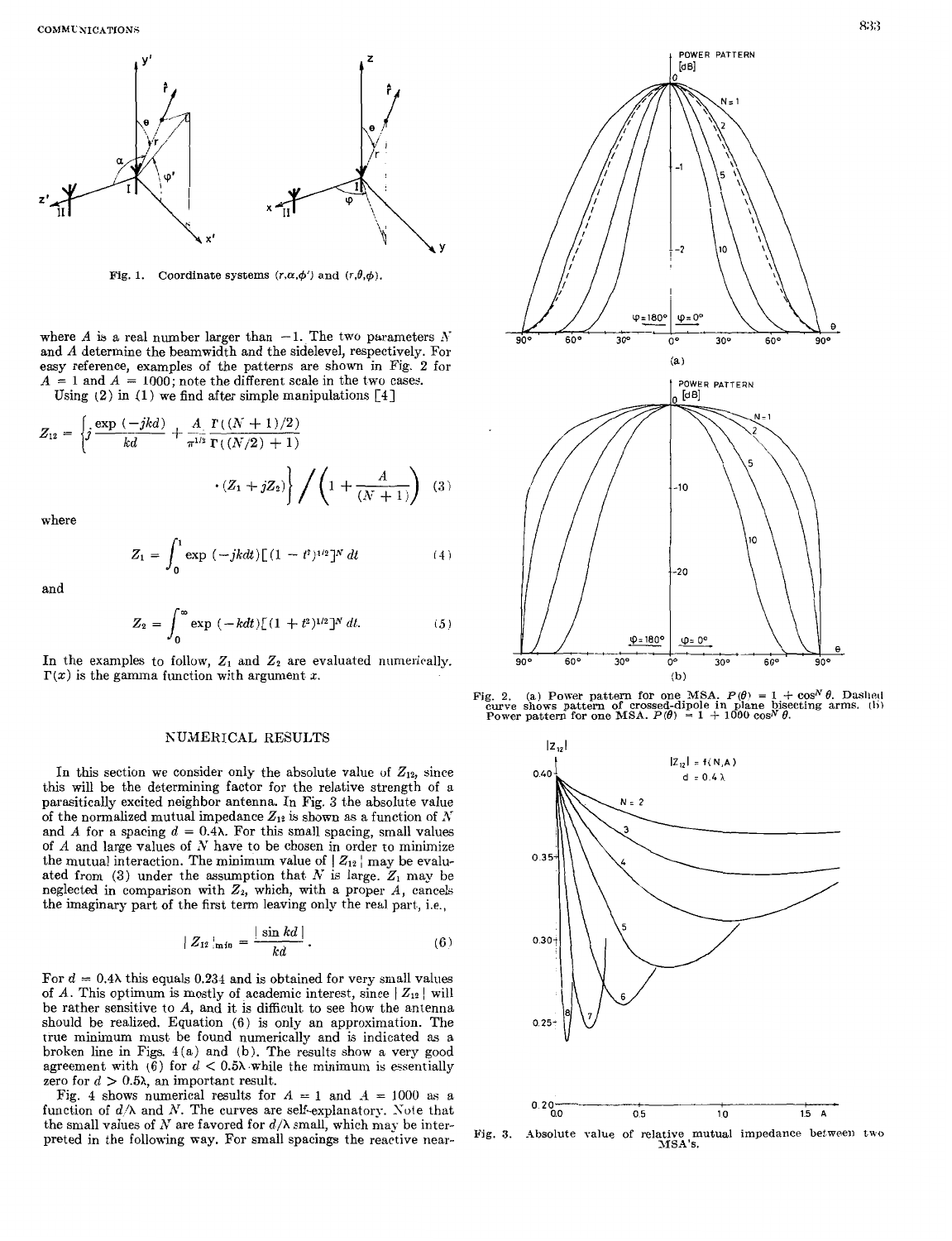

834

Absolute value of relative mutual impedance between two<br>MSA's. Fig. 4.



ig. 5. Absolute value of relative mutual impedance between two antennas. Crossed-dipoles with minimum coupling with same sense of rotation (SSR) and opposite sense of rotation (OSR). Minimum scattering antennas (MSA). Fig.

fields are interacting; in order to minimize their magnitude, a broad pattern is required. This is of course well known, but here we have a quantitative measure of the interaction.

It may also be noted that for  $d/\lambda$  large,  $A = 1000$  gives less coupling than  $A = 1$ . This is also natural since for far-field conditions the pattern with a null  $(-30 \text{ dB})$  in the direction between the two antennas will give the smallest coupling. For small spacings the opposite is true.

# IEEE TRANSACTIONS ON ANTENNAS AND PROPAGATION, NOVEMBER 1974

The applicability of the curves may best be shown by an example A multibeam reflector antenna is fed by feed antennas with patterns that may be approximated by  $A = 1000$ ,  $N = 5$ . A spacing larger than 0.9 $\lambda$  is required in order that  $|Z_{12}| < 0.1$ , which in most cases will be sufficient.

# COMPARISONS WITH REALISTIC ANTENNAS

In order to investigate the validity of the previous calculations, comparisons have been made with realistic antenna types.

# Crossed-Dipoles

A crossed-dipole-antenna with feeding network is not an MSA [5] and does not have a rotationally symmetric pattern. Nevertheless it is interesting to make a comparison.

The power pattern of one crossed-dipole may be approximated with  $A = 1$  and  $N = 2$  in (2); see Fig. 2(a). The resulting normalized mutual impedance is shown in Fig. 5 as a function of spacing. Also shown are the calculations of mutual impedance between actual coplanar crossed-dipoles where the center of the one cross lies in a direction that bisects the arms of the other cross. This configuration is known to minimize mutual coupling  $\lceil 5 \rceil$ . It is seen that the MSA concept approximates the coupling in this particular case. Of course, the calculations carried out here cannot explain the variation in mutual impedance when the relative orientation between the crosses is changed, since only rotationally symmetric patterns have been considered.

### Helices

The phase of  $Z_{12}$  has not been used until now, but comes into play of course when the combined pattern of several antennas is studied. In this section small helices are used.

The measured pattern of a one-wavelength-long helix on a pseudorectangular groundplane of size  $3.0\lambda \times 0.8\lambda$  is shown in Fig. 6(a). Because of the nulls a power pattern of the form

$$
P(\theta) = 1 + A \cos^{N} \theta + B \cos^{2N} \theta \tag{7}
$$

has been assumed, rather than  $(2)$ . The constants  $A, B$ , and  $N$  have been determined to make a best fit to the measured pattern, bearing in mind that an infinite groundplane (as is used in the present formulation) tends to broaden the main lobe compared to the finite groundplane used in the experiment. Therefore the fitted pattern in Fig.  $6(a)$  has slightly shifted minima positions.

Now the pattern of a two-element array is computed, where one antenna is driven and the other resistively terminated. The relative strength of the parasitic element is  $-Z_{12}/2$ , and the values of A, B, and N found in the preceeding are used. The result for  $d = 0.568\lambda$  is shown in Fig. 6(b) and for  $d = 0.75\lambda$  in Fig. 6(c). The agreement is surprising, taking into account the complexity of the coupling; a complete numerical evaluation of the scattered field would have been very time-consuming.

## CONCLUSION

It has been shown that for minimum scattering antennas, power patterns may be predicted that minimize the mutual impedance between two identical antennas. It is unknown how many antenna types are adequately covered by the theory; most one-mode antennas should belong approximately. However, it has been shown by comparison with experiments that small helices are well described by the theory. For simple monotonic patterns it has been shown that unavoidable couplings appear for  $d/\lambda < 0.5$ , while for  $d/\lambda > 0.5$  one may always find a pattern which essentially leads to zero coupling.